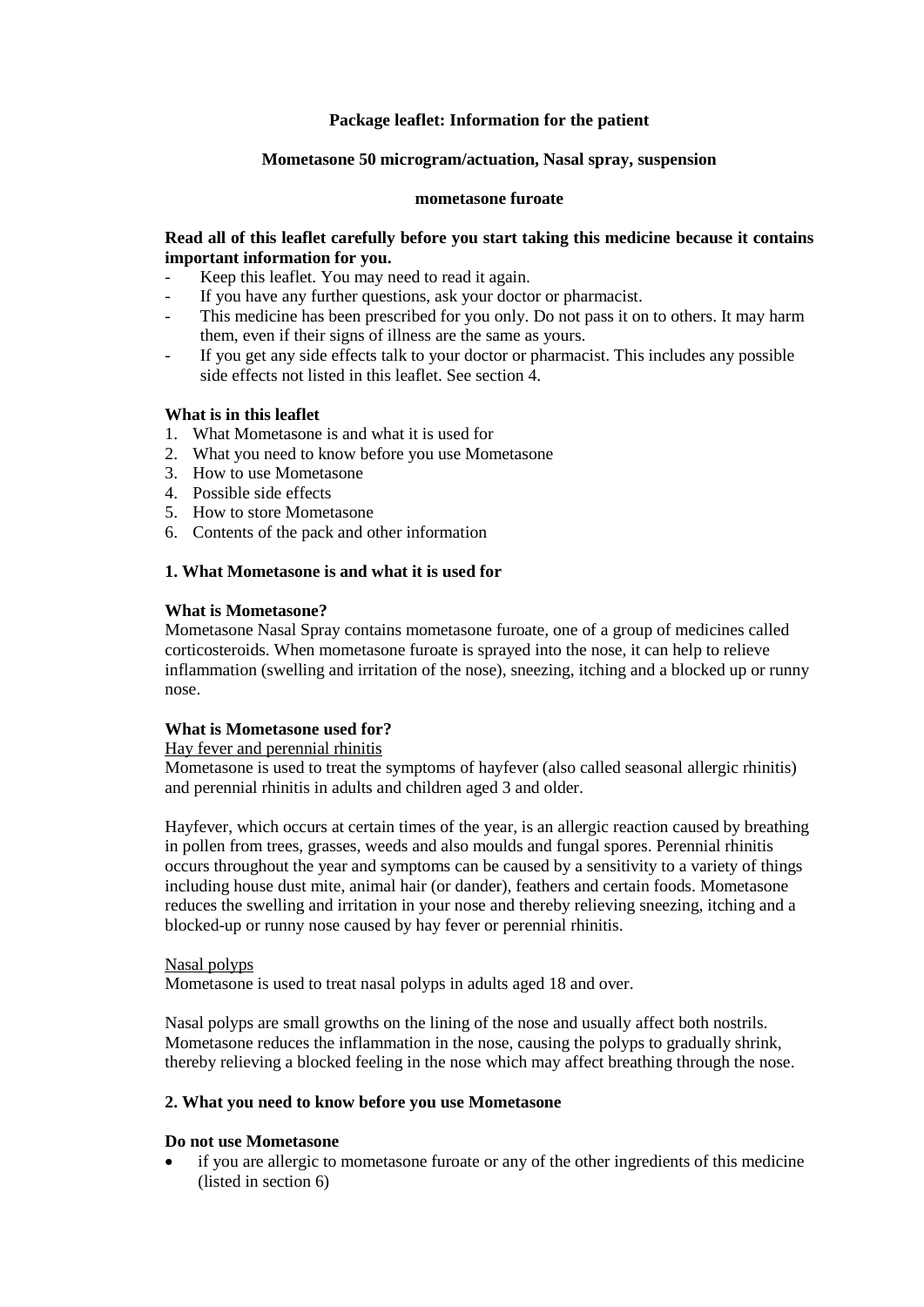- if you have an untreated infection in your nose. Use of Mometasone during an untreated infection in your nose, such as herpes, can worsen the infection. You should wait until the infection is resolved before you start using the nasal spray.
- if you have recently had an operation on your nose or you have injured your nose. You should not use the nasal spray until your nose has healed.

### **Warnings and precautions**

Talk to your doctor or pharmacist before using Mometasone

- if you have or have ever had tuberculosis
- if you have any other infection
- if you are taking other corticosteroid medicines, either by mouth or by injection
- if you have cystic fibrosis.

While you are using Mometasone, talk to your doctor

- if your immune system is not functioning well (if you have difficulty in fighting infection) and you come into contact with anyone with measles or chickenpox. You should avoid coming into contact with anyone who has these infections.
- if you have an infection of the nose or throat
- if you are using the medicine for several months or longer
- if you have persistent irritation to the nose or throat.

Contact your doctor if you experience blurred vision or other visual disturbances.

When corticosteroid nasal sprays are used at high doses for long periods of time, side effects may occur due to the medicine being absorbed in the body.

If your eyes are itching or irritated, your doctor may recommend that you use other treatments with Mometasone.

#### **Children**

When used at high doses for long periods of time, corticosteroid nasal sprays may cause certain side effects, such as slowed growth rate in children.

It is recommended that the height of children receiving long-term treatment with nasal corticosteroids is regularly monitored and if any changes are noted, their doctor should be notified.

#### **Other medicines and Mometasone**

Tell your doctor or pharmacist if you are taking, have recently taken or might take any other medicines, including medicines obtained without a prescription.

Some medicines may increase the effects of Mometasone and your doctor may wish to monitor you carefully if you are taking these medicines (including some medicines for HIV: ritonavir, cobicistat).

If you are taking other corticosteroid medicines for allergy, either by mouth or injection, your doctor may advise you to stop taking them once you begin using Mometasone. A few people may find that once they discontinue oral or injected corticosteroids they suffer from some undesirable effects, such as joint or muscular pain, weakness and depression. You may also seem to develop other allergies, such as itchy, watering eyes or patches of red and itchy skin. If you develop any of these effects, you should contact your doctor.

#### **Pregnancy and breast-feeding**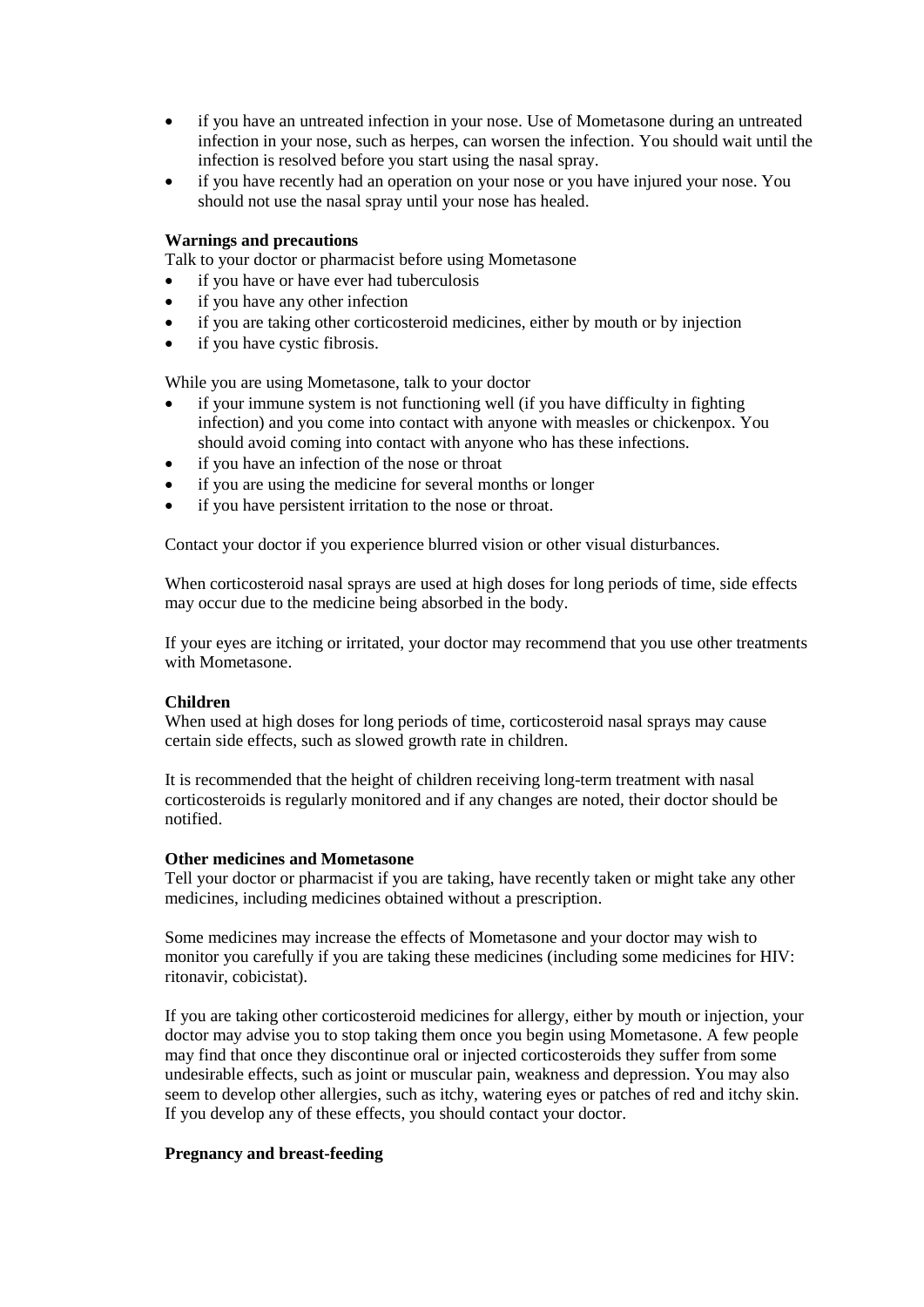There is little or no information on the use of Mometasone in pregnant women. It is not known if mometasone furoate is found in breast milk.

If you are pregnant or breast-feeding, think you may be pregnant or are planning to have a baby, ask your doctor or pharmacist for advice before taking this medicine.

### **Driving and using machines**

There is no known information on the effect of Mometasone on the ability to drive or use machinery.

### **Mometasone contains benzalkonium chloride**

This medicine contains benzalkonium chloride, which may cause irritation or swelling inside the nose, especially if used for a long time.

### **3. How to use Mometasone**

Always use this medicine exactly as your doctor has told you. Check with your doctor or pharmacist if you are not sure. Do not use a larger dose or use the spray more often or for longer than your doctor tells you to.

### **Treatment of hayfever and perennial rhinitis**

### **Use in adults and children over 12 years old**

### **The recommended dose is two sprays into each nostril once a day.**

- Once your symptoms are under control, your doctor may advise you to decrease the dose.
- If you do not start to feel any better, you should see your doctor and he or she may tell you to increase the dose; the maximum daily dose is four sprays into each nostril once a day.

### **Use in children aged 3 to 11 years**

#### **The recommended dose is one spray into each nostril once daily.**

In some patients Mometasone begins to relieve symptoms 12 hours after the first dose; however full benefit of treatment may not be seen for up to two days. If you or your child suffer badly from hayfever, the treatment may need to start some days before the pollen season starts. At the end of the pollen season your hayfever symptoms should get better and treatment may then not be needed.

### **Nasal Polyps**

### **Use in adults over 18 years old**

#### **The recommended starting dose is two sprays into each nostril once daily.**

- If symptoms are not controlled after 5 to 6 weeks, the dose may be increased to two sprays in each nostril twice daily. Once symptoms are under control, your doctor may advise you to decrease your dose.
- If no improvement in symptoms is seen after 5 to 6 weeks of twice daily administration, you should contact your doctor.

#### **Preparing your nasal spray for use**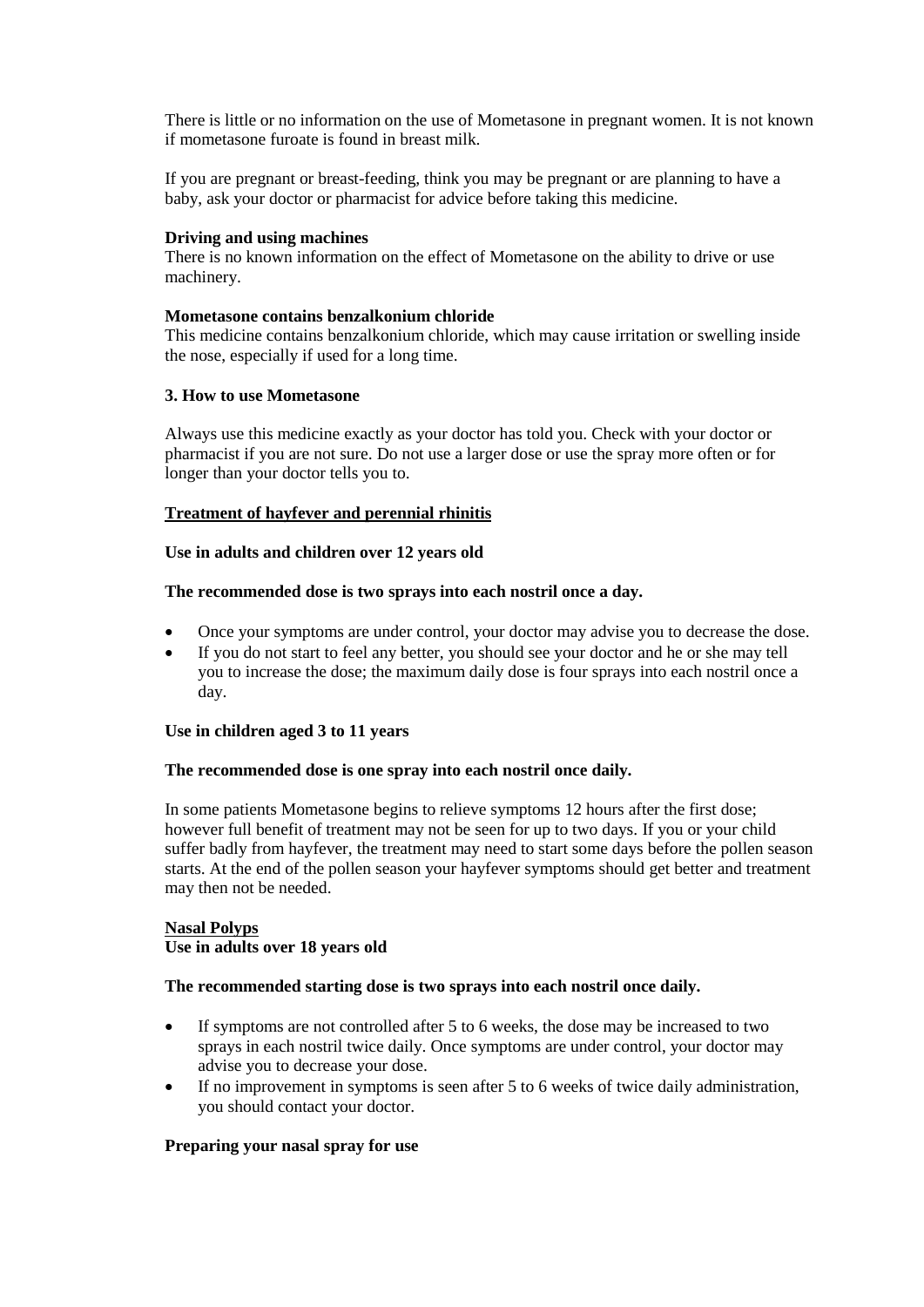Your Mometasone Nasal Spray has a dust cap which protects the nozzle and keeps it clean. Remember to take this off before using the spray and to replace it after use.

### **Shake the bottle before each use.**

**Do not pierce the nasal applicator (nozzle hole) with pin or other sharp object.**

If you are using the spray for the first time you need to 'prime' the bottle by pumping the spray 10 times until a fine mist is produced:

- 1. Shake the bottle well.
- 2. Remove the plastic cap.
- 3. Put your forefinger and middle finger either side of the nozzle and your thumb underneath the bottle (Figure 1). **Do not** pierce the nasal applicator.
- 4. Point the nozzle away from you and then press down with your fingers to pump the spray 10 times until a fine mist is produced (Figure 1).



If you have not used the spray for 14 days or more, you need to "re-prime" the bottle by pumping the spray 2 times until a fine mist is produced.

#### How to use your nasal spray

1. Shake the bottle well and remove the dust cap (Figure 2).



- 2. Gently blow your nose to clear the nostrils.
- 3. Close one nostril and put the nozzle into the other nostril. Tilt your head forward slightly, keeping the bottle upright.
- 4. Start to breathe in gently or slowly through your nose and whilst you are breathing in squirt a spray of fine mist into your nose by pressing down ONCE with your fingers (Figure 3).

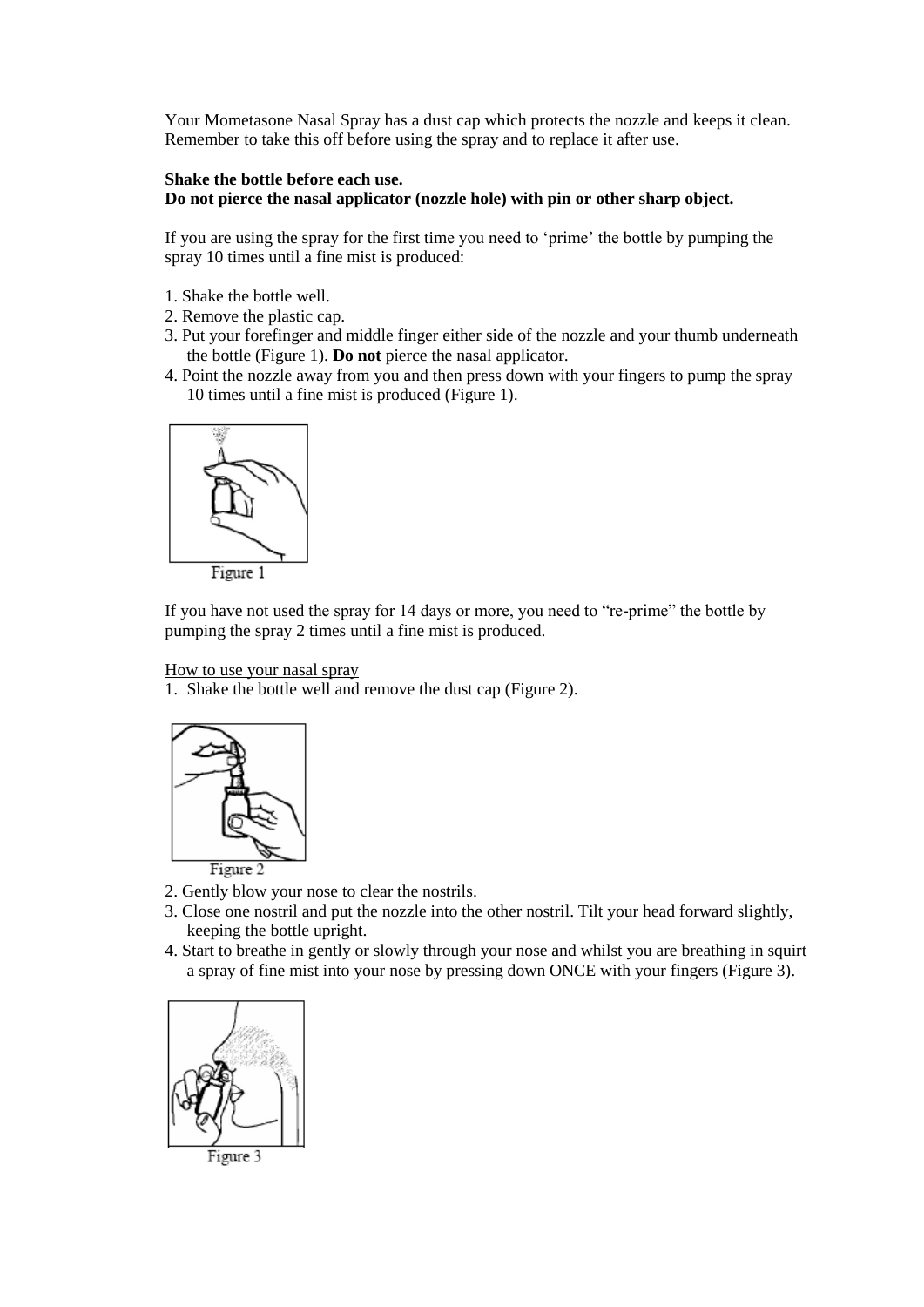- 5. Breathe out through your mouth. Repeat step 4 to inhale a second spray in the same nostril if applicable.
- 6. Remove the nozzle from this nostril and breathe out through the mouth.
- 7. Repeat steps 3 to 6 for the other nostril.

After using the spray, wipe the nozzle carefully with a clean handkerchief or tissue and replace the dust cap.

### Cleaning your nasal spray

- It is important to clean your nasal spray regularly, otherwise it may not work properly.
- Remove the dust cap and gently pull off the nozzle.
- Wash the nozzle and dust cap in warm water and then rinse under a running tap.
- **Do not try to unblock the nasal applicator by inserting a pin or other sharp object as this will damage the applicator and cause you not to get the right dose of medicine.**
- Allow the dust cap and nozzle to dry in a warm place.
- Push the nozzle back onto the bottle and replace the dust cap.
- The spray will need to be primed again with 2 sprays when first used after cleaning.

### **If you use more Mometasone than you should**

Tell your doctor if you accidentally use more than you were told.

If you use steroids for a long time or in large amounts they may, rarely, affect some of your hormones. In children this may affect growth and development.

#### **If you forget to use Mometasone**

If you forget to use your nasal spray at the right time, use it as soon as you remember, then carry on as before.

Do not take a double dose to make up for a forgotten dose.

#### **If you stop using Mometasone**

In some patients Mometasone should begin to relieve symptoms 12 hours after the first dose; however, full benefit of treatment may not be seen for up to two days. It is very important that you use your nasal spray regularly. Do not stop your treatment even if you feel better unless told to do so by your doctor.

If you have any further questions on the use of this medicine, ask your doctor or pharmacist.

### **4. Possible side effects**

Like all medicines, this medicine can cause side effects, although not everybody gets them.

Immediate hypersensitivity (allergic) reactions may occur after use of this product. These reactions may be severe. You should stop taking Mometasone and get immediate medical help if you experience symptoms such as:

- swollen face, tongue or pharynx
- trouble swallowing
- hives
- wheezing or trouble breathing.

When corticosteroid nasal sprays are used at high doses for long periods of time, side effects may occur due to the drug being absorbed in the body.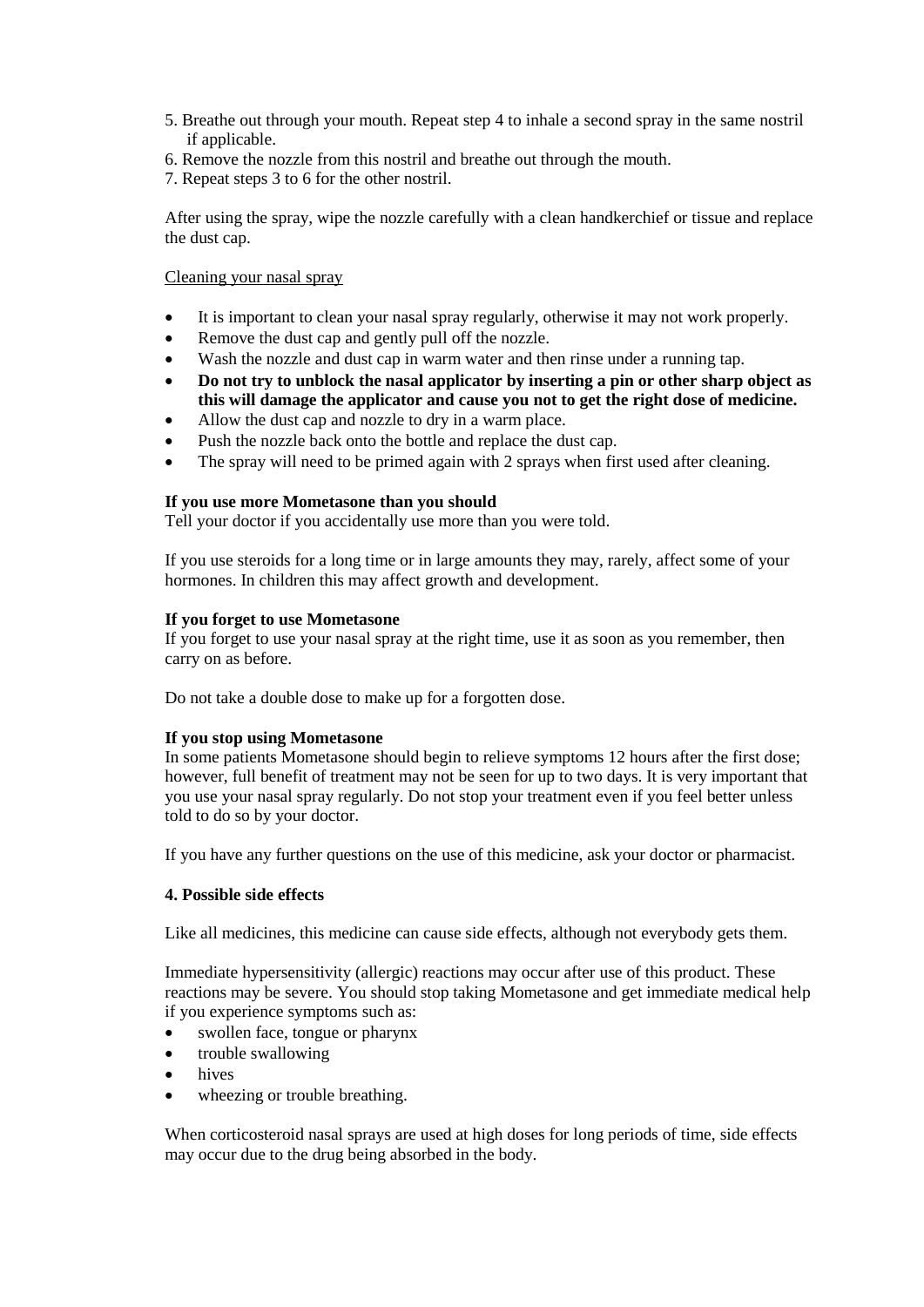## Other side effects

Most people do not have any problems after using the nasal spray. However, some people, after using Mometasone or other corticosteroid nasal sprays, may find that they suffer from:

## Common side effects (may affect up to 1 in 10 people):

- headache
- sneezing
- nose bleeds [occurred very commonly (may affect more than 1 in 10 people) in people with nasal polyps receiving Mometasone two sprays in each nostril twice a day]
- sore nose or throat
- ulcers in the nose
- respiratory tract infection.

Not known (frequency cannot be estimated from the available data):

- increase in pressure in the eye (glaucoma) and/or cataracts causing visual disturbances
- blurred vision
- damage to the partition in the nose which separates the nostrils
- changes in taste and smell
- difficulty in breathing and/or wheezing.

# **Reporting of side effects**

If you get any side effects, talk to your doctor or pharmacist. This includes any possible side effects not listed in this leaflet.

This includes any possible side effects not listed in this leaflet. You can also report side effects directly via the national reporting system: HPRA Pharmacovigilance; website: [www.hpra.ie.](http://www.hpra.ie/) By reporting side effects you can help provide more information on the safety of this medicine.

# **5. How to store Mometasone**

- Keep this medicine out of the sight and reach of children.
- Do not use this medicine after the expiry date which is stated on the label and carton after EXP. The expiry date refers to the last day of that month.
- Once opened bottle should be used within two months. Open only one bottle at a time.
- Do not freeze.
- Do not throw away any medicines via wastewater or household waste. Ask your pharmacist how to throw away medicines you no longer use. These measures will help protect the environment.

### **6. Contents of the pack and other information**

### **What Mometasone contains**

The active substance is mometasone furoate. Each actuation of the pump delivers a metered dose of 50 micrograms of mometasone furoate (as mometasone furoate monohydrate). The other ingredients are microcrystalline cellulose and carmellose sodium, glycerol, citric acid monohydrate, sodium citrate dihydrate, polysorbate 80, benzalkonium chloride, water for injection.

# **What Mometasone looks like and contents of the pack**